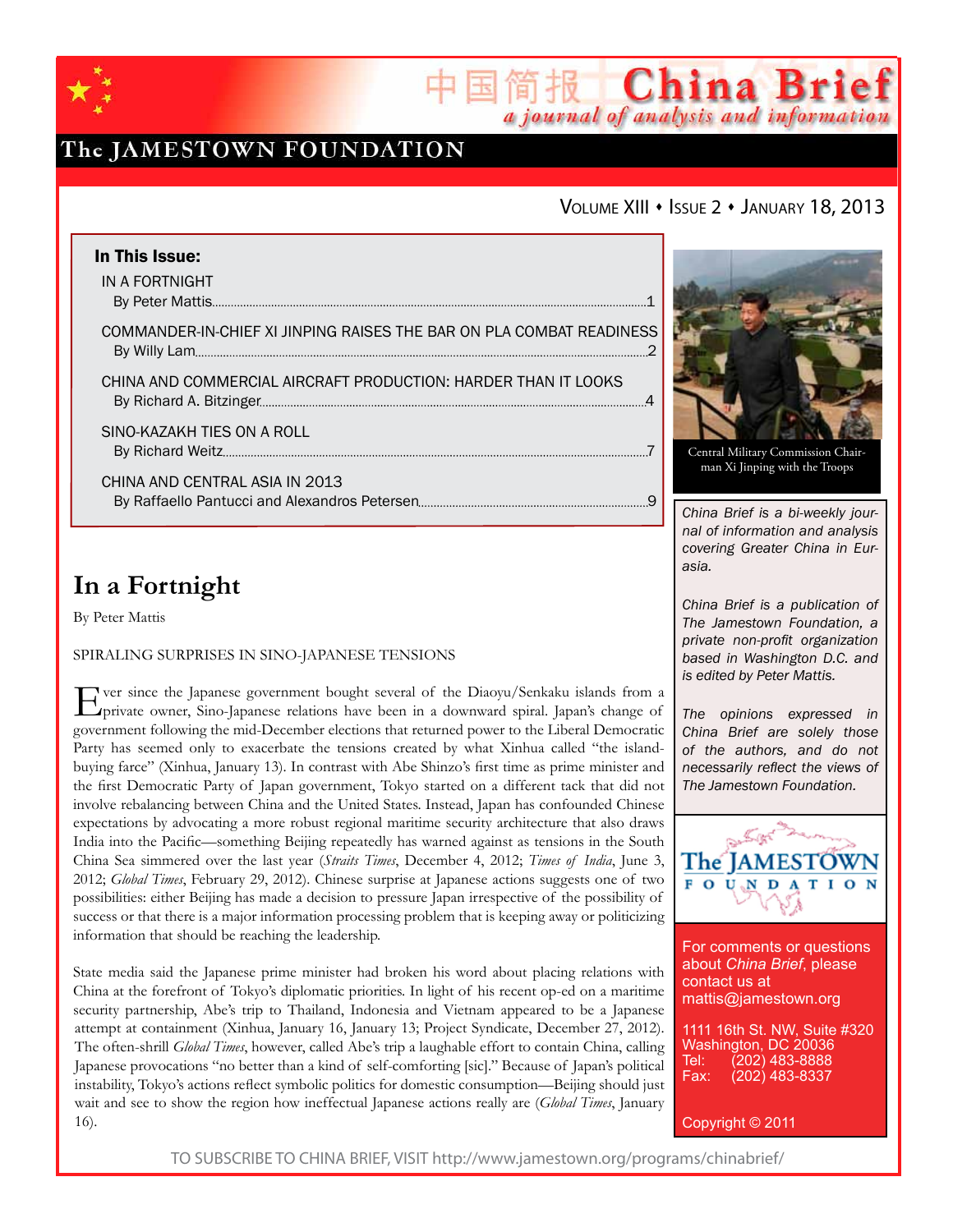For the present, China is not content to wait. Beijing seems to be trying to balance a three-pronged approach to Japan: maintaining China's right to patrol the disputed areas; threatening to escalate the crisis; and, finally, showing an opening so the Japanese government gets blamed. Foreign Ministry spokesman Hong Lei had denied that Chinese maritime or aerial patrols have done anything outside the normal range of their lawful activities even as they appear to have expanded to protect Chinese sovereignty (Xinhua, January 15, January 7). At the same time and following reports that the Japanese were considering firing warning shots, the Chinese military flew J-10s near the disputed area and announced that on January 7 bombers had successfully carried out an "open-sea surprise attack" (*PLA Daily*, January 18; *Want China Times* [Taiwan], January 16; Xinhua, January 15). Lastly, while hosting former Japanese Prime Minister Hatoyama Yukio at the Memorial Hall of Victims of the Nanjing Massacre, Chinese papers editorialized that Hatoyama's visit is proof that good Japanese exist and that they may diverge from the "rightist" path toward confrontation (*Global Times*, January 18).

Chinese attitudes about a possible confrontation seem to be hardening or at least falling back to the position that only preparations for war can deter Japan from exploiting the situation. One editorial pessimistically concluded "A military clash is more likely. We shouldn't have the illusion that Japan will be deterred by our firm stance. We need to prepare for the worst" (*Global Times*, January 11). Ren Weidong, a Ministry of State Security (MSS) analyst with the China Institutes of Contemporary International Relations (CICIR), suggested in a seeming allusion to Vegetius that Beijing needed to forgo its romanticism and make wartime preparations to preserve the peace. This is the only way to show the strength under pressure necessary to maintain China's course of peaceful development (*People's Daily*, January 18). General Secretary Xi Jinping's recent reshuffle of military officers suggests he is trying to improve his connections, connectivity and, by extension, his authority within the People's Liberation Army in case tensions beget a real crisis ("Commander-in-Chief Xi Jinping Raises the Bar on PLA 'Combat Readiness'," *China Brief*, January 18). This is not a question of loyalty, but rather of having a trusted network of officers within key positions across the force. With potential distortions of bureaucratic information flows and the tight control over what information means, a robust network is necessary for Chinese political leaders to maintain situational awareness during a crisis.

Although Beijing's apparent heightened alert raises concern, some larger questions should be asked about the quality of the information inputs into Chinese policymaking related to Japan and the East China Sea. Did Chinese leaders really not understand the bad choices facing Tokyo when the potential sale of the Diaoyu/Senkaku islands became an issue last year, even after Japanese diplomats made quiet entreaties? Some Chinese analysts blame the influence of "rightists" for the derailment of Sino-Japanese relations, despite State Councilor Dai Bingguo's notable essay on recalibrating Chinese foreign policy at the end of 2010—the year China overplayed its hand (*Global Times*, January 18; *China Daily*, December 13, 2010). It is not as though China lacks senior specialists with rank sufficient to make an analytic judgment. For example, one of the MSS vice ministers, Lu Zhongwei,

## ChinaBrief **ChinaBrief** Volume XIII • Issue 2 • January 18, 2013

was a career Japan watcher at CICIR before taking an operational post as chief of the Tianjin State Security Bureau (CCTV, June 7, 2011; www.tjdx.gov.cn, October 27, 2006; *People's Daily*, December 21, 2001). There are a set of processes here—or a lack thereof with Beijing pursuing a deliberate course without regular inputs that are not necessarily well understood [1]. Yet, as a crisis looms, knowing how information is moving through the system and how it is interpreted is crucial to tailoring responses to Chinese actions.

*Peter Mattis is Editor of* China Brief *at The Jamestown Foundation.*

Notes:

1. Peter Mattis, "Beyond Spy versus Spy: Clarifying the Analytic Challenge of the Chinese Intelligence Services," *Studies in Intelligence* Vol. 56, No. 4, September 2012, pp. 47–57 < https://www.cia.gov/library/center-for-thestudy-of-intelligence/csi-publications/csi-studies/studies/ vol.-56-no.-3/beyond-spy-vs.-spy-the-analytic-challengeof-understanding-chinese-intelligence-services.html>.

\*\*\*

# **Commander-in-Chief Xi Jinping Raises the Bar on PLA "Combat Readiness"**

By Willy Lam

General Secretary and Commander-in-Chief Xi Jinping has lost no time in establishing his stamp of authority over the People's Liberation Army (PLA), which is deemed an important power base of the princeling leader. Barely two months after he took over the chairmanship of the policy-setting Central Military Commission (CMC) from President Hu Jintao, Xi has passed a series of regulations on "administering the army with strictness and austerity." The 59-year-old Xi has with lightning speed presided over a largescale reshuffle of senior staff in the four general departments as well as the seven military regions (MRs). More significantly, the CMC chief has put significantly more emphasis than his predecessors on combat readiness, reiterating that it is the calling of every solider to fight and win wars.

On different occasions in the past month or so, Xi has demanded that the 2.4 million-strong PLA's profess "absolute loyalty" to the party leadership. The Xinhua News Agency last Sunday released a set of instructions from the General Political Department (GPD) and the PLA Disciplinary Inspection Commission on "solidly implementing the objectives of administering [military] party organizations with strictness and administering the army with strictness." The instructions stated "Through studying and education, we must hoist high the flag [of the party] and heed the instructions of the party... We must run [military] party organizations with strictness and strictly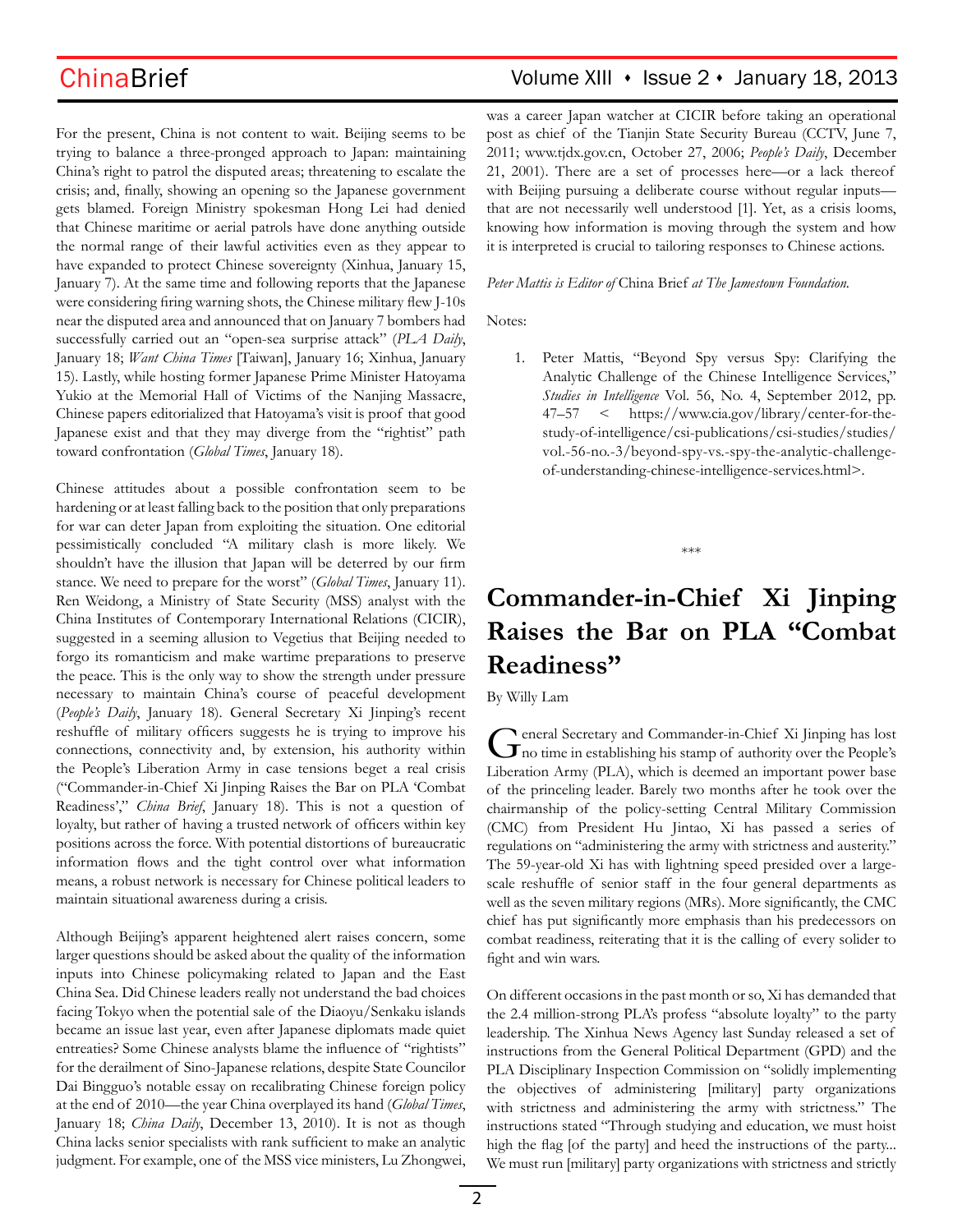# ChinaBrief Volume XIII • Issue 2 • January 18, 2013

oversee [the conduct of] officers." The series of dictums also pointed out that officers and enlisted alike must "safeguard a high level of concentration [of authority] and unity among the troops" (Xinhua, January 13; *PLA Daily*, January 13).

Apart from unquestioned loyalty to the "CCP Central Committee with comrade Xi Jinping as General Secretary," the PLA is asked to distinguish itself in frugality and austerity. It is a common perception among Chinese public intellectuals that PLA officers are at least as corrupt as CCP cadres. Last month, military authorities passed the so-called "Ten Regulations on Improving the Work Style of the Army." PLA personnel, particularly mid- to senior-level officers are forbidden from holding big banquets and to give or receive gifts. Liquor is banned for all occasions. Also proscribed are red carpets and "empty talk" when senior officers tour the regions. Moreover, military personnel have to seek the approval of the CMC General Office before giving views on "major and sensitive issues" in the public media. "In terms of its code of ethics, the PLA should live up to the people's expectations and stand high in Chinese society," the official *PLA Daily* commented when reporting on the Ten Regulations (*PLA Daily*, December 28, 2012; *Wen Wei Po* [Hong Kong], December 25, 2012).

Just before the start of the 18th CCP Congress on November 8, the CMC announced a new slate of leaders for the four general departments, the Navy, Air Force and Second Artillery as well as the seven military regions (MR). This major reshuffle was presided over by President Hu and reflected his desire to promote at least several of his key PLA protégés prior to his retirement. In the past fortnight, however, Xi has masterminded the appointments of a few dozen deputy heads of the four general departments, the Navy, Air Force and Second Artillery as well as the deputy commanders, deputy political commissars as well as the chiefs of staff (CoS) within the seven MRs.

A dozen-odd senior staff in the General Staff Department (GSD), GPD, the General Logistics Department, the Second Artillery, as well as the Jinan, Lanzhou, Shenyang and Guangzhou MRs have been reshuffled. The official Chinese media has paid much attention to the promotion of the PLA's youngest lieutenant general, the 54-year-old Yi Xiaoguang from deputy commander of the Nanjing MR to Assistant Chief at the GSD. Also significant is the appointment of Major General Qin Shengxiang, a former head of the GPD Organization Department, to the post of Director of the CMC General Office. Because the CMC General Office is the *de facto* nerve center of the entire military, its director most often is considered a protégé and confidante of the CMC Chairman. Apart from continuing the tradition of the frequent personnel movements between headquarters units and the field command, Xi has a record of favoring officers with professional and academic credentials. For example, Deputy Commandant of the National Defense University Major General Wang Xixin early last month was appointed deputy commander of the Shenyang MR (Sina.com, January 10; *Ming Pao* [Hong Kong] January 9; *Ta Kung Pao* [Hong Kong], January 9).

Moreover, the CoS of six of the seven MRs have been changed. Xi's hard-line remarks were repeated by the "Instruction on Military These new chiefs—whose posts are deemed launching pads for Training in 2013" that was issued by the GSD earlier this week.

future promotion to MR commanders as well as senior slots in the four general departments—are all former heads of group armies. For example, Ma Yiming, the former commander of the renowned 26th Group Army, which falls within the jurisdiction of the Jinan MR, was promoted the CoS of the MR in early January. His predecessor, Lieutenant General Zhao Zongqi had late last year been elevated to the post of commander of the same MR. While Chairman Xi obviously values veterans with solid command experience, he also has given the nod to rising stars from less traditional backgrounds. For example, the only MR-level CoS who has never been the commander of a Group Army—Major General Yang Hui of the Nanjing MR has rich foreign intelligence gathering experience. The 49-year-old Yang, who is also the only MR CoS born in the 1960s, had worked as a military attaché in the Chinese embassies in Yugoslavia, the Soviet Union and, later, the Russian Federation (*Ta Kung Pao*, January 10; *Hong Kong Economic Journal*, January 10).

Given the well-entrenched tradition among military officers of professing personal fealty to the commander-in-chief who has given them big raises, Xi's rapid-fire series of personnel moves seems geared toward augmenting his already formidable authority in the PLA. Another message that the commander-in-chief might be sending his officers may be that, while satisfactory performance can earn timely elevations, heavier demands will be made on their ability to fight and win wars. An much-enhanced degree of combat readiness was the theme of Xi's visit to the Guangzhou MR last month. It also is significant that the official media used the term Guangzhou Zhanqu [literally Guangzhou War Theater] to describe the military region. In Xi's first regional inspection trip, the CMC honcho vowed to "comprehensively strengthen military construction from the point of view of being more revolutionary, more modernized and more institutionalized." He told officers and soldiers to "to firmly remember that following the party's instructions is the soul of a strong army, while the ability to fight and to win wars is the quintessence of a strong army" (*Wen Wei Po*, December 13, 2012; Xinhua, December 12, 2012).

Military chiefs from ex-president Jiang Zemin to Hu routinely have called upon the top brass to "prepare for military struggle." Xi, however, was the first supremo to spell out in no uncertain terms that the PLA must "push forward preparations for military struggle through insisting on using the criteria of actual combat...We must ceaselessly boost the idea that soldiers join the PLA to fight, and that [the calling of] officers is to lead soldiers in combat and to train them for [real] warfare." In Guangzhou, Xi also said "We must train our troops with tough and strict criteria which are based on the needs of actual combat." He reiterated that the "core" of the PLA's multidimensional military tasks was "the ability to win regional warfare under IT-oriented conditions." Indeed, since the end of the Maoist era, Xi is the first PLA chief to have given such graphic instructions about the army's constant combat readiness: "We must ensure that our troops are ready when called upon, that they are fully capable of fighting, and that they must win every war" (*Ming Pao*, December 13, 2012; *PLA Daily*, December 12, 2012).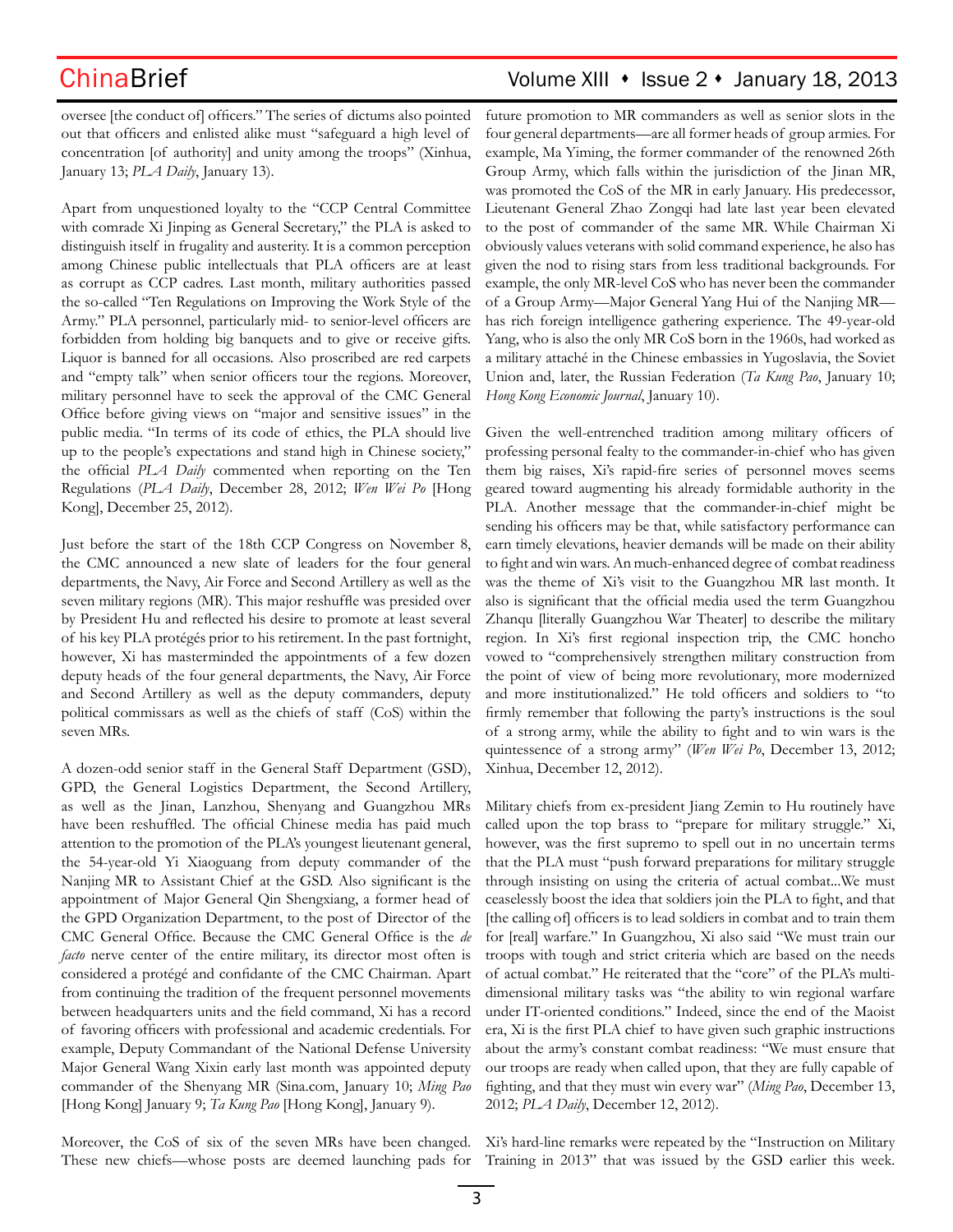The Instruction asked all military staff to "bolster their ideological [commitment] to engaging in combat." Officers and soldiers were asked to "do well in preparations for fighting wars" and "to train the troops under difficult and severe conditions and based on the requirements of actual combat." The document also read "We must raise our ability in fighting wars and in solving major difficulties that affect training in actual combat" (*PLA Daily*, January 14; *Global Times*, January 14). The imperative of heightened combat readiness was evident in the stepped-up training reportedly going on in the newly-established Sansha Military District within the Guangzhou MR, which has responsibility for safeguarding Chinese sovereignty over the Spratly and Paracel Islands in the South China Sea. The *PLA Daily* reported officers and soldiers in the area had during the New Year Holidays revved up maneuvers, including those relating to "handling emergencies." The paper stated "The [Sansha] troops are implementing multi-directional and multi-faceted work related to [promoting] safety in combat readiness...Once an emergency arises, [the troops] can spring into action quickly, hold on to their positions, and win battles" (*PLA Daily*, January 3; China News Service, January 3).

Equally significant is the fact that CMC Chairman Xi has continued the tradition first started by predecessor Hu a few years ago of being much more transparent regarding not only the development of new weapons but also the activities of individual PLA units. For example, the Ministry of National Defense for the past month or so has volunteered information regarding developments in hardware ranging from a new generation of engines for jetfighters to progress in the Beidou Navigation Satellite System. The PLA media also has carried relatively detailed reports on the deployments of China's first aircraft carrier, the country's first generation of drones and even the movement of vessels and aircraft near disputed islands in the East China Sea and the South China Sea (*People's Daily*, January 7; Xinhua, December 29, 2012; *Technology Daily* [Beijing] December 28, 2012).

There seems little doubt that as Chinese military commentators have pointed out, the recent flexing of military muscle—and thinly veiled threats of actual combat—is integral to enhanced psychological warfare particularly in view of exacerbated confrontation with Japan over the Diaoyu-Senkaku archipelago. As Shanghai-based international relations expert Professor Ni Lexiong indicated, apparently hawkish instructions released by the PLA since late last year was a form of "counter-intimidation tactics" due largely to the war games staged by Japan's Self-Defense Forces in connection with guarding Japanese sovereignty over the islets (*Ming Pao*, January 15; Sina.com, January 15). The speed and sheer ferocity of the marathon measures taken by the putative "core" of the CCP's Fifth-Generation Leadership to bolster discipline among PLA officers and to significantly scale up the their combat capabilities, however, could spell a watershed in the way that Beijing is using military prowess to safeguard the country's national interests as well as its global status as a quasi-superpower.

*Willy Wo-Lap Lam, Ph.D., is a Senior Fellow at The Jamestown Foundation. He has worked in senior editorial positions in international media including Asiaweek newsmagazine, South China Morning Post and the Asia-Pacific Headquarters of CNN. He is the author of five books on China, including* 

## ChinaBrief **ChinaBrief** Volume XIII • Issue 2 • January 18, 2013

Chinese Politics in the Hu Jintao Era: New Leaders, New Challenges*. Lam is an Adjunct Professor of China studies at Akita International University, Japan, and at the Chinese University of Hong Kong.*

\*\*\*

# **China and Commercial Aircraft Production: Harder than It Looks**

By Richard A. Bitzinger

No one can ever accuse China of thinking small. When it decided to enter into commercial aircraft manufacturing, it knew that it was going up against one of the world's greatest duopolies: the Boeing-Airbus stranglehold on the medium-to-large jetliner business. These two companies produce nearly every 100-seat-and-above passenger plane flown by nearly every airline in the world. Given China's recent successes in consumer electronics, semiconductors and the automobile industry—not to mention its progress in such technologically daunting enterprises as manned space flight and fifth-generation fighter aircraft—it is little wonder that it believes it can break into this highly lucrative market. And it *could* happen when it comes to commercial aircraft. At the Zhuhai Airshow in November 2012, China announced an order for a further 50 of its new C919 large passenger jet (Xinhua, November 13, 2012).

At the same time, perhaps no other industrial sector has such high barriers to entry. Only in recent years have Boeing and Airbus had any meaningful competition, and even then only at the very low end of the business: Canada's Bombardier and Brazil's Embraer both produce smallish jetliners that can seat up to 125 passengers. Other companies that have tried to play in the "big boys club" of commercial aircraft production—such as Mitsubishi, Sukhoi and Indonesia's IPTN— all have failed miserably ("Is China Leading the Rebirth of Asia's Commercial Aircraft Industry," *China Brief*, April 29, 2010). So why should China succeed?

In the first place: size. China is the world's second largest national air travel market and also the fastest growing. China buys around 200 new passenger jets every year, about one-eighth the world's total demand (*China Daily*, August 27, 2009) [1]. Consequently, there is a huge domestic market to tap into and build upon.

In the second place: pride. The decision to enter the large commercial aircraft market was made at the very top, by the State Council of China and by the Central Committee of the Chinese Communist Party. The Commercial Aircraft Corporation of China Ltd. (COMAC)—the state-owned company created in 2008 to take charge of passenger jet development—is wrapped in self-described "aeronautical patriotism," and it views its mission as equivalent to the nation's development of nuclear weapons and the launch of the country's first satellite ("Message from Chairman," COMAC Website, Undated).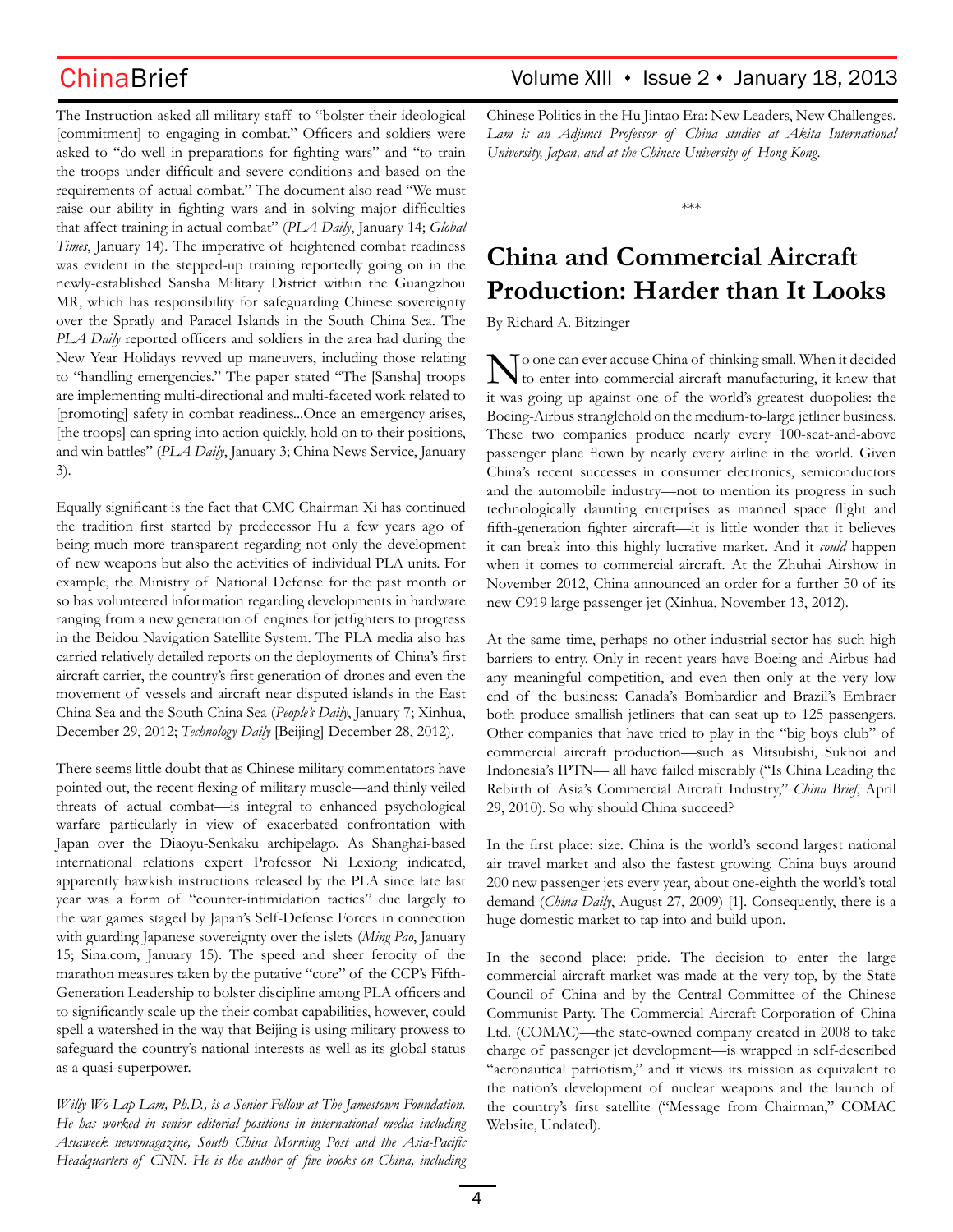# ChinaBrief Volume XIII • Issue 2 • January 18, 2013

### **Current Chinese Commercial Aircraft Programs: Think Medium**

www.acac.com.cn, undated).

COMAC currently has two passenger jets in the works. The first is the ARJ-21, a medium-sized regional jet seating between 90 and 105 passengers, and designed for short-haul flights of less than three hours. Launched in 2002, during the Tenth Five-Year Plan (2001– 2005), the ARJ-21 is intended first and foremost to meet China's burgeoning demand for internal air transport. Estimates are that the country will require up to 1,000 such regional jets over the next 20 years (*China Daily*, November 11, 2008). The ARJ-21 had it maiden flight in late 2008, and the plane has already secured over 300 firm orders. Over the next two decades, COMAC hopes to build 850 ARJ-21s, at a rate of 30 per year [2].

The second Chinese airliner currently in development is the C919 narrow-body jet, initiated in 2008. The C919 seats 150 to 200 passengers, which puts it in roughly the same category as the Boeing 737 and the Airbus A320. Nearly 400 of these airliners have already been ordered. COMAC plans to conduct the first flight of the C919 in 2014 and begin deliveries by 2016 (Xinhua, November 13, 2012). Other passenger jets are also envisioned and COMAC already has begun to plan for the production of two wide-body airliners: the 300-seat C929 and the 400-seat C939.

In addition to the homegrown ARJ-21 and C919, China is expanding local commercial aircraft manufacturing via the licensed-production of Airbus and Embraer passenger jets. As part of a deal with Airbus, China currently is assembling Airbus A320 and A319 commercial airliners in Tianjin, specifically for the Chinese market (that is, no export sales are permitted...yet). The Tianjin production facility produced its 100<sup>th</sup> A320-series jetliner in mid-2012, and it is striving to assemble four aircraft per month ("Airbus in China," Airbus Website, Undated) [3]. Meanwhile, Embraer has a joint venture with the Harbin Aircraft Industry Group to co-produce the 50-passenger ERJ-145 regional jets ("Chinese Commercial Aviation Cleared for Takeoff," *China Brief*, February 29, 2008).

### **Reorganizing the Aviation Industry to Promote Commercial Aircraft Production**

To develop and build the ARJ-21 and C919, China cobbled together several competing aircraft manufacturing groups into a single consortium, known initially as the AVIC I Commercial Aircraft Company (ACAC). Members of ACAC included the Shanghai Aircraft Research Institute, the Xi'an Aircraft Design and Research Institute, the Chengdu Aircraft Industrial Group (CAIG), the Xi'an Aircraft Industry Group (XAIG), the Shenyang Aircraft Corporation (SAC), and the Shanghai Aircraft Manufacturing Factory (SAMF). The Shanghai and Xi'an research institutes were responsible for designing the aircraft, while workshares were distributed among the four manufacturing companies accordingly:

- CAIG: nosecone
- XAIG: wings and fuselage
- SAC: tail assembly, pylon and vertical stabilizer
- SAMF: horizontal stabilizer and final assembly (AVIC I,

To further aid the development of its aviation industry, China also recently decided to re-consolidate its aircraft-manufacturing sector. In 1999, Beijing broke up its large defense-oriented state-owned enterprises into smaller units in the hope that these new industrial groups would compete with each other and therefore become more efficient, innovative and market-oriented. Hence, the old Aviation Industries of China (AVIC) was split into AVIC I—which manufactured fighter jets and undertook most large commercial aircraft projects—and AVIC II— which had responsibility for building helicopters and trainer aircraft. From the beginning, however, it was apparent that these two new industrial groups would overlap very little in terms of products, and so any benefits of competition were few. Additionally, AVIC I appeared to get the bulk of the lucrative and prestigious aviation programs, while AVIC II staggered along with a handful of less glamorous projects.

In 2008, therefore, Beijing re-merged AVIC I and AVIC II back into a single unit, again called Aviation Industries of China. This new AVIC regards this reconsolidation as creating sufficient "critical mass" so as to more effectively and efficiently develop new indigenous aircraft and aerospace technologies, both in the military and commercial sectors. It is also likely that the new AVIC foresees so much work coming out of future commercial aircraft production that it will require the involvement of the manufacturing centers of the old AVIC II to help fill all the orders.

With the re-merger of AVIC, ACAC was absorbed into the COMAC consortium. This new civil aircraft company has responsibility both for building the ARJ-21 and for developing the C919 passenger jet. COMAC is jointly owned by the reconsolidated AVIC, the Stateowned Assets Supervision and Administration Commission of the State Council (SASAC), the Shanghai Guosheng Group as well as several other state-owned corporations including Baosteel Group, Sinochem, and the Aluminum Corporation of China.

### **Paper Airplanes?**

Back in 2010, in an earlier *China Brief* article, this author argued the following:

"The success of the ARJ-21 will revitalize the Asian commercial aircraft industry. For the first time, this part of the world will have a product that can compete in an industrial sector historically dominated by North Americans and Europeans. More importantly, China could eventually become a hub for regional civilian airliner production, bringing in other aerospace firms from throughout Asia to partner on followon commercial aircraft projects" ("Is China Leading the Rebirth of Asia's Commercial Aircraft Industry," *China Brief*, April 29, 2010).

In point of fact, however, this prediction has turned out to be at best premature, if not totally wide of the mark. Rather, there are growing doubts as to whether China will ever be a major player in the global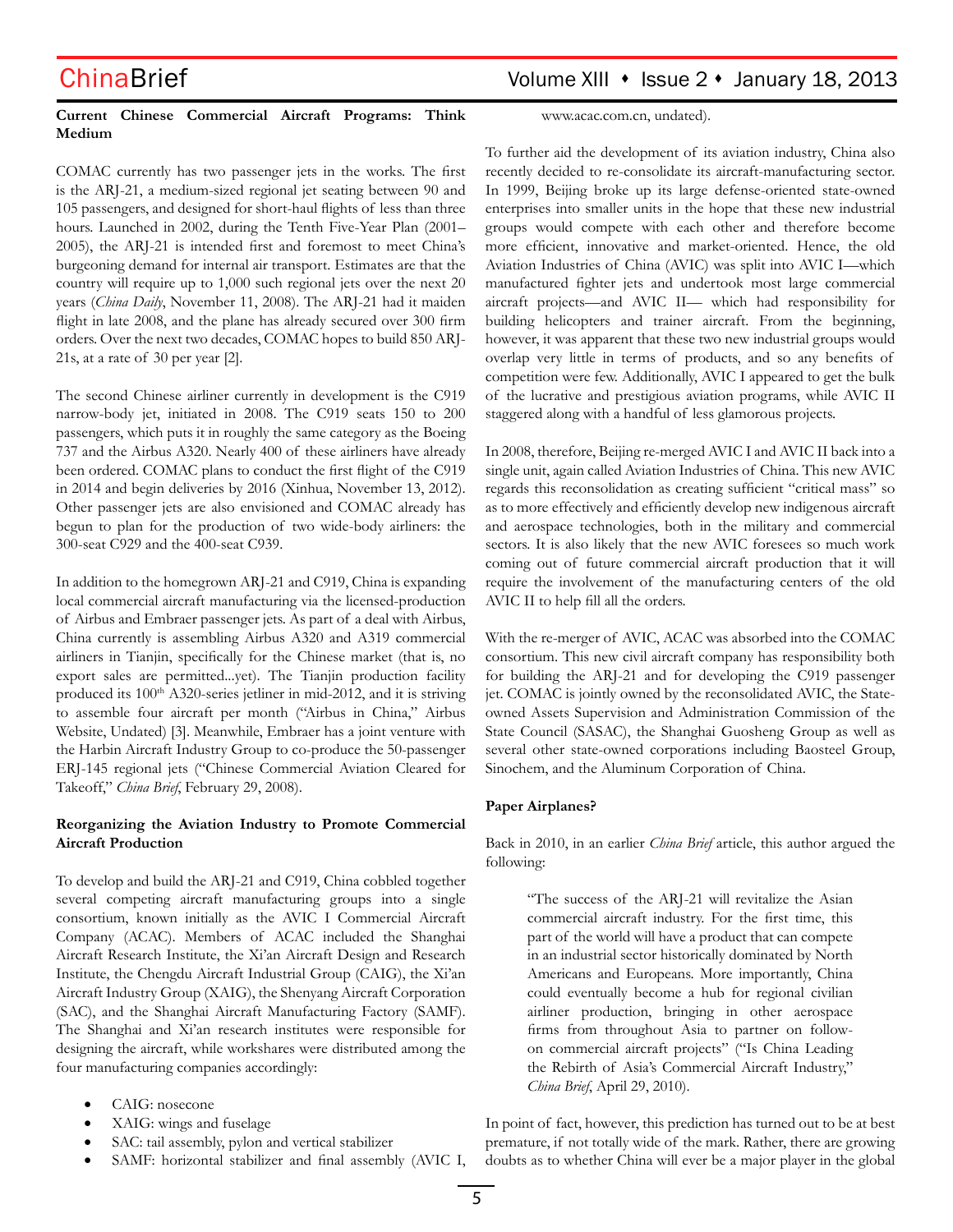commercial jetliner sector.

The ARJ-21 and the C919 may look good on paper, but serious challenges confront China when it comes breaking into the passenger jet business. In the first place, both airliners are already heavily delayed, due to technical and other setbacks. The ARJ-21, for example, was two-and-a-half years late in achieving first flight. In late 2010, the plane's wing failed its predicted load rating during static tests; wing cracks as well as problems with the aircraft's avionics and wiring also have been reported. Altogether, the ARJ-21 is already at least five years behind schedule, and initial deliveries are not expected before the end of 2013, if even then (Reuters, June 8, 2012).

For its part, the C919 program already has cost China over \$9 billion, but there are growing questions about the plane's finances and its ability to meet its projected milestones. In particular, the U.S. Federal Aviation Administration (FAA) has refused to certify the C919's airworthiness until the ARJ-21 is first approved, making it highly unlikely that the aircraft will meet its 2016 deadline for starting deliveries. FAA certification is essential if the Chinese wish to sell the C919 to foreign airlines (Caixin, December 18, 2012).

In addition, neither airliner has yet broken the Boeing/Airbus, or even the lesser Bombardier/Embraer, lock on global commercial aircraft sales, nor does it look like they will do so anytime soon. Nearly all orders for the ARJ-21 and C919 have come from *Chinese* airlines, making it highly probable that Beijing strong-armed these companies into buying these planes. In fact, one customer, Joy Air, was purportedly established *specifically* to purchase and operate Chinese-made commercial aircraft (Caixin, December 18, 2012). Very few foreign airlines seem interested in either airplane; the largest non-Chinese customer for these planes is GECAS, an Irish-American company that buys and then leases passenger jets to airlines.

At the same time, many of the orders for these aircraft are only *intentions* to buy. According to the *China Business Journal*, no airline has yet put down a cash deposit to guarantee its orders. In part, this is because COMAC has declined to announce a price tag for either aircraft (Caixin, December 18, 2012).

Finally, despite its pronouncements of building aircraft with "Chinese characteristics," COMAC is heavily reliant on foreign firms to provide critical components and technologies for these aircraft. More than 20 overseas firms are partnering on the ARJ-21, including General Electric (engines), Rockwell Collins (avionics), Liebheer (landing gear) and Parker Aerospace (flight controls). In addition, the ARJ-21's nose cone is a direct copy of the defunct McDonnell-Douglas MD-82, which was built under license in China back in the 1990s. In fact, the entire airplane so closely resembles the MD-80/- 90—with a nearly identical cabin cross-section, tail, and nose—that some have speculated that it probably uses tooling originally supplied for the MD-82 program (which could be a violation of intellectual property rights). Moreover, while ARJ-21's wing may be new, it was designed by Ukraine's Antonov Design Bureau. Overall, there appears to be very little that is "Chinese" in the ARJ-21, except the labor.

## ChinaBrief **ChinaBrief** Volume XIII • Issue 2 • January 18, 2013

The C919 appears to be indigenously designed, but it too relies heavily on foreign subsystems and components. In particular, CFM International will supply its LEAP turbofan engine for the C919, and it will subsequently build an assembly line in China to produce this powerplant. Nexelle will provide the nacelle and thrust-reverser.

Other parts of China's commercial aerospace industry also have not fared particularly well. Airbus's Tianjin plant may have to close in 2016 if it does not secure follow-on orders, while production of the ERJ-145 at Harbin was only 41 aircraft over a ten-year period. Additionally, Embraer is now converting this line to build Legacy 650 business jets (which is based on the ERJ-145) (www.richardaboulafia. com, July 2012; Air Transport World, June 15, 2012).

### **A Long Ways to Go (If Ever)**

It will likely be a long time, if ever, before China threatens the Western stranglehold on commercial aircraft production. Building large passenger planes is one of the most daunting undertakings in manufacturing. In some senses, it is even more challenging than manufacturing fighter aircraft, since civil airlines have to be commercially as well as technologically viable. It is one thing for the Chinese to leverage its comparative advantages in low-cost manufacturing to produce high-quality parts for foreign aircraft manufacturers, which it has done for decades (for example, China has built Boeing 737 tail sections since the 1980s). It is quite another to convince foreign airlines to trust flying their passengers in Chinesebuilt airliners. Safety and reliability as well as comfort and economy are at least as important as price, and China's reputation in all but the latter is still quite poor, because of repeated scandals in consumer products.

Even if China can assure quality control of its commercial airliners, however, it will be difficult to overcome airlines' ingrained preferences for proven products like the A320 or the 737. Consequently, it remains to be seen whether China will ever become a global powerhouse in this industrial sector. More likely, Chinese-*built* passenger planes probably will always remain overwhelmingly a Chinese-*bought* item.

*Richard A. Bitzinger is a Senior Fellow with the Military Transformations Programme at the S. Rajaratnam School of International Studies (RSIS), Nanyang Technological University. Formerly with the RAND Corporation and the Defence Budget Project, he has been writing on Asian aerospace and defence issues for more than 20 years.*

Notes:

- 1. Roger Cliff, Chad Ohlandt, and David Yang, *Ready for Takeoff: China's Advancing Aerospace Industry*, Santa Monica, CA: RAND, 2011, p. 5.
- 2. Ibid., p. 27.
- 3. Ibid., p. 28.

\*\*\*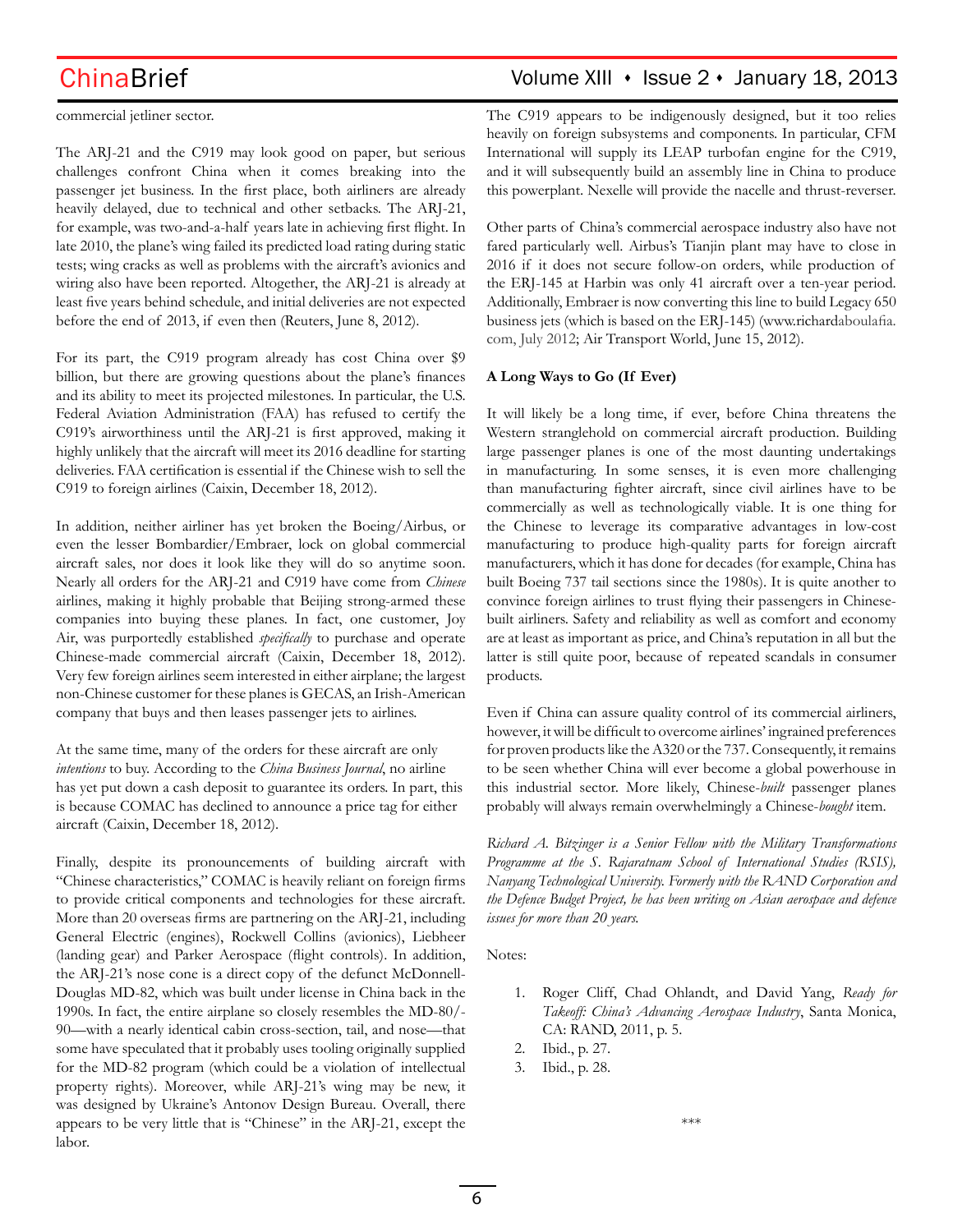# **Sino-Kazakh Ties on a Roll**

By Richard Weitz

The construction of China's New Eurasian Land Bridge through Central Asia has been gathering speed in recent months and looks to make even greater progress in 2013. At the end of 2012, China and Kazakhstan opened their second major rail link at the Xinjiang-Kazakhstan border city of Korgas. The new link comprises a 300-km section in both countries that connects their rail networks from Jiangsu Province to the rest of Kazakhstan's rail system, which itself is being expanded through enhanced China-Kazakhstan cooperation. On December 22, 2012, Kazakhstan Temir Zholy (KTZ), the national railway company of Kazakhstan, reported that Kazakhstan and China have started using the new railway crossing of Altynkol-Khorgos. It is expected cargo transportation will reach 10 million tons in 2015 and 15 million tons in 2020. Industry observers expect the Korgas Pass—which now connects China and Kazakhstan by a railway, a highway and an oil pipeline—to handle 20 million tons of cargo per year by 2020 and 35 million tons per year by 2030 (Xinhua, December 22, 2012; *Trend*, December 22, 2012) [1].

### **Riding the Rails**

Until now, the only railroad border crossing between China and Kazakhstan was between Alashankow in China and Dostyk station in Kazakhstan. This 460-km line to Urumqi in Xinjiang and Akataw Pass, where it connects to Kazakhstan's railways, represented China's only currently operational rail link with Central Asia. The rail crossing at Alataw Patwa handles more than 15 million tons of freight each year with almost twice as much cargo moving westward from China as eastward. So far, more than150 million tons of freight have been transported through the Alashankou/Dostyk crossing since it began operation in 1991 (TengriNews, December 24, 2012; *Railway Gazette*, December 24, 2012). On June 14, 2010, a freight train carrying 45 tons of liquefied natural gas (LNG) crossed the Chinese-Kazakhistani border at the Alashankou/Dostyk checkpoint en route to delivery to the Dushanzi petrochemical plant located in the northern Xinjiang Uygur Autonomous Region. The shipment marked the first time that China imported energy resources from Central Asia by rail.

Last April saw the official opening of the first transnational freetrade center in Central Asia, located along the cross-border river near the Xinjiang village of Horgos. This China-Kazakhstan International Border Cooperation Center occupies 3.43 square kilometers of land inside northwest China's Xinjiang and 1.85 square kilometers on the Kazakh side. The Horgos center has been be developed into a "free port" with tax reimbursement for exports, duty-free purchases for visitors and provisions for 30-day visafree stays This special economic zone supports trade negotiation, financial services, commodity display and sales, warehousing of goods, transportation, hotels, restaurants, shopping, entertainment and tourism. Additionally, border crossing procedures have been improved in this cooperation zone, making it easier and faster for border inspection authorities and civilians to navigate within this area (CCTV, June 3, 2012).

Construction also will begin this year on a high-speed railway line between Kazakhstan's capital, Astana, and the former capital Almaty, which is still most important commercial hub, benefitting from its proximity to China. Trains along this 1050-kilometer Astana-Almaty line, which has many bridges and elevated trains, are projected to travel as fast as 350 km/h. This will reduce the travel time for the estimated five billion passengers who will use it to a four-hour journey. China's will own a 30 percent share of this \$16 billion project (TengriNews, January 4, 2012; Xinhua, February 23, 2011).

### **Energy the Driving Force for Sino-Kazakh Relations**

Although security considerations initially dominated Beijing's policies toward Kazakhstan and its other newly-independent Central Asian neighbors, economic and especially energy concerns have become increasingly important. Thanks to its energy riches, Kazakhstan has become China's most important economic partner in Central Asia. Commercial ties between Kazakhstan and China were minimal during the first decade of Kazakhstan's independence due to the economic chaos in Central Asia following the breakup of the integrated Soviet economy as well as the legacy effect of the security barriers erected along the sealed Sino-Soviet frontier during the Cold War. The overlapping ethnic groups between the two countries helped launch the initial commercial ties between Kazakhstan and China, overcoming those original barriers. During the last decade, Kazakhstan has achieved rapid economic growth rates due largely to the soaring value of the country's oil exports. These developments have raised the country's per capita gross national income to around \$12,000 today and helped position Astana as a key Chinese partner.

In a 50-50 joint venture, the Chinese National Petroleum Corporation (CNCP) and KazMunaiGaz built a lengthy oil pipeline from Kazakhstan's Atyrau port along the Caspian coast to Alashankou in China's northwest Xinjiang region. When it began operating on a limited basis in December 2005, the delivery marked the first eastward flow of Central Asian oil and China's first receipt of imported oil by pipeline. Now, one fifth of Kazakhstan's oil flows to China (*People's Daily*, December 20, 2012). In 2010, the Central Asia-China pipeline began transporting natural gas from Turkmenistan through Uzbekistan and Kazakhstan to China. This 2,100-kilometer gas pipeline is expected to deliver around 40 billion cubic meters (bcm) annually by 2015.

In another joint CNCP-KazMunaiGaz project, Astana has invested \$130 million to augment a \$1.8-billion loan from the China Development Bank, to construct a 1,500-km natural gas pipeline from Beyneu in western Kazakhstan to Bozoi Shymkent. From there, the 50-50 owned Beineu-Shymkent Gas Pipeline LLP will connect with the Central Asia-China gas pipeline as well as provide gas to southern Kazakhstan, a region that must currently import gas (IANS, December 13, 2012). It also plans to construct a Pipeline "C" that would provide a third Kazakhstani gas pipeline into China. When all three conduits are fully operational in 2015, they will deliver up to 60 billion cubic meters of gas to China annually—or about half of the PRC's anticipated demand for imported gas then (UPI, September 16, 2011). At the end of 2012, the CNCP opened the last section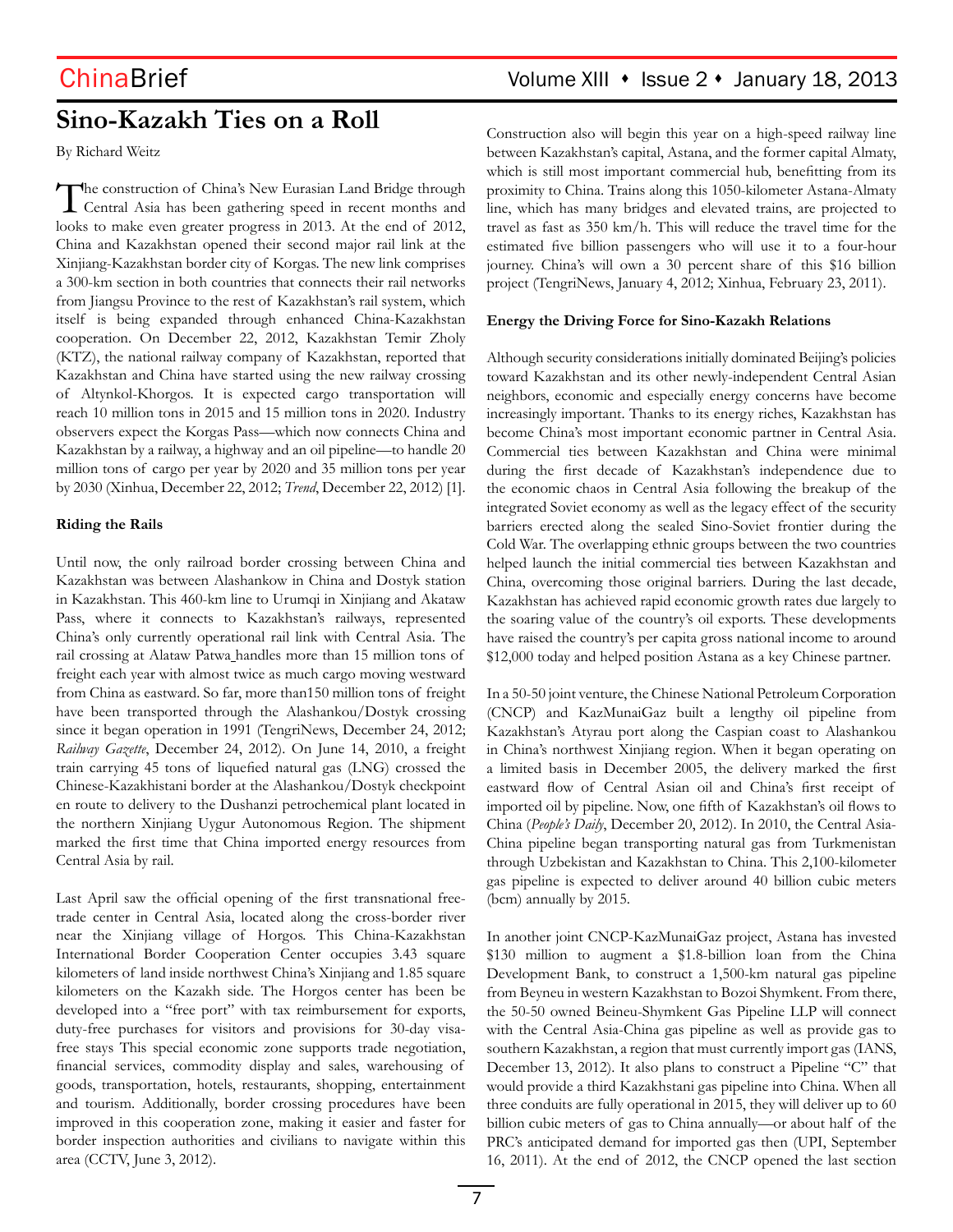of its \$22 billion, 8,704-km pipeline, which can carry as much as 30 bcm from Huoerguos on the China-Kazakhstan border in northwest Xinjiang Uygur region to Shanghai, Guangzhou and Hong Kong (IANS, December 31, 2012)The volume of Kazakhstan's trade with China now exceeds that with Russia for the first time in centuries and China has been Kazakhstan's second-largest trading partner since 2009 (*China Daily*, December 3, 2011). Two-way trade between the two countries increased from \$1.29 billion in 2001 to \$33 billion in 2012—or almost one third of all Kazakhstan's foreign trade. At least for now, China is surpassed by only the European Union, which has almost a 40 percent collective share in Kazakhstan's total external trade due to its massive purchases of Kazakh oil (*People's Daily*, December 20, 2012; European Commission, October 23, 2012; *China Daily*, June 12, 2012). On December 8, 2012, during discussions with visiting Chinese Vice Premier Wang Qishan in Astana, President Nursultan Nazarbayev said Kazakhstan will intensify its efforts to finish the natural gas pipeline that is being co-built with China by 2014 in order to increase natural gas exports to China (Ministry of Foreign Affairs, December 8, 2012).

Bilateral economic ties should expand further given that both countries regularly enjoy some of the world's fastest growth rates and China's growing demand for Kazakhstani's rising exports of oil, natural gas and uranium ("China's Uranium Quest Part 2: The Turn to Foreign Markets," *China Brief*, September 2, 2011). When Kazakh Prime Minister Karim Masimov met with Premier Wen Jiabao on April 9, 2008, he stressed Astana's commitment to enhancing bilateral commerce through infrastructure development, specifically citing the need to improve Kazakhstan's ports, customs and banking systems, railways, highways and other commercial networks involving China (Ministry of Foreign Affairs, April 9, 2008). That month, the two governments signed an Action Plan for Cooperation designed to diversify bilateral trade beyond commodities and included 20 development projects in agriculture, new technologies, cross-border trade, transportation and communication [2]. When he visited Beijing in last June, Nazarbayev said he "welcomes Chinese investment in the Central Asian country's transport infrastructure, and hopes that the pace of the trans-border railway and highway projects between the two countries will be quickened" (Xinhua, June 6, 2012). Three months later, Premier Wen called for China and Kazakhstan to accelerate their cooperation in trade, infrastructure construction and other economic areas. The two governments recently set the goal of raising bilateral trade to \$40 billion by 2015 (*Global Times*, December 9, 2012; Xinhua, September 3, 2012).

Given their expanding trade ties, it is unsurprising that China's railroad building efforts have primarily focused on expanding Kazakh transit capacity. Beijing's ambitions, however, extend far beyond that. China has been anchoring the new 11,870-km Eurasian Land Bridge that extends from Lianyungang city to Rotterdam, a major West European port. Using this uninterrupted railroad route through Central Asia, Russia and Europe allows cargo to travel five times faster from China to Western Europe than by ship. Given its higher transportation costs, the rail route is most suitable for highvalue-added freight such as for electronic and other mechanical goods (*China Daily*, December 12, 2012). Beijing has been using its leading role in the Shanghai Cooperation Organization and other multinational institutions to mobilize multinational support behind these Eurasian transportation and other infrastructure projects as it tries to move up the value-added chain.

China and Kazakhstan also are major players in the 8,700-km Western Europe-Western China international transport corridor, which will become the shortest road transport link between Central Asian countries and Europe. Once completed in late 2013, containers will take just two weeks to move from China's eastern seaboard to Europe, three times faster than if they went by sea. The European Bank for Reconstruction and Development, the World Bank, the Asian Development Bank and the Islamic Development Bank are providing millions dollars in funding for the highway. More than 30,000 Kazakhstani workers are helping construct a 1,734 km stretch that passes through four regions of Kazakhstan (Aktobe, Kyzylorda, Zhambyl and South Kazakhstan). Nazarbayev called the highway the "construction of the century" in his 2012 State of the Nation address. In his Kazakhstan-2050 national development strategy announced last month, Nazarbayev said the existing projects should double the transit capacity across Kazakhstan by 2020 and set a new goal of increasing this capacity ten-fold by 2050. Nazarbayev also declared Kazakhstan should help develop key transit hubs throughout Eurasia and beyond (www.akorda.kz, December 14, 2012; *The Financial*, December 1, 2012; *Trend*, January 20, 2012).

### **Remaining Challenges**

China is making progress in improving its transportation links with Greater Central Asia. The existing and proposed near-term connections between China and its western neighbors will still service only a small share of China's foreign commerce, which will likely remain dominated by containerized cargo shipping by sea. Much additional progress is needed in this area to achieve the higher levels of bilateral commerce sought in both Astana and Beijing. In addition to the underdeveloped economic infrastructure connecting the two sides, other impediments to expanded commercial exchanges include unsupportive visa policies, special regulations on Chinese consumer products, corrupt commercial practices in both countries and Kazakhstan's absence from the WTO. Ironically, one factor discouraging Kazakhstan's rapid entry into the WTO has been Kazakhs' concerns about having their national industries devastated by Chinese competition in the absence of protective barriers—as happened with neighboring Kyrgyzstan.

Kazakhstan's close economic ties with Russia also have disrupted some Sino-Kazakh economic ties. On the one hand, much Russia-China trade goes through Kazakhstan. On the other hand, Russia has sought to prevent the newly-implemented Russia-Kazakhstan-Belarus Customs Union from serving as a backdoor for the smuggling of cheap Chinese goods into Russia by pressing Kazakhstan to tighten controls at the Sino-Kazakh border before Russia and Kazakhstan eliminated their joint checkpoints (EurasiaNet, May 5, 2011). Some Kazakhstanis complain they can no longer buy cheap Chinese imports, but must now spend more to purchase often inferior quality goods from Russia and Belarus. Vladimir Putin's proposed Eurasian Union, which Astana has said they would join, could erect further economic and perhaps other barriers between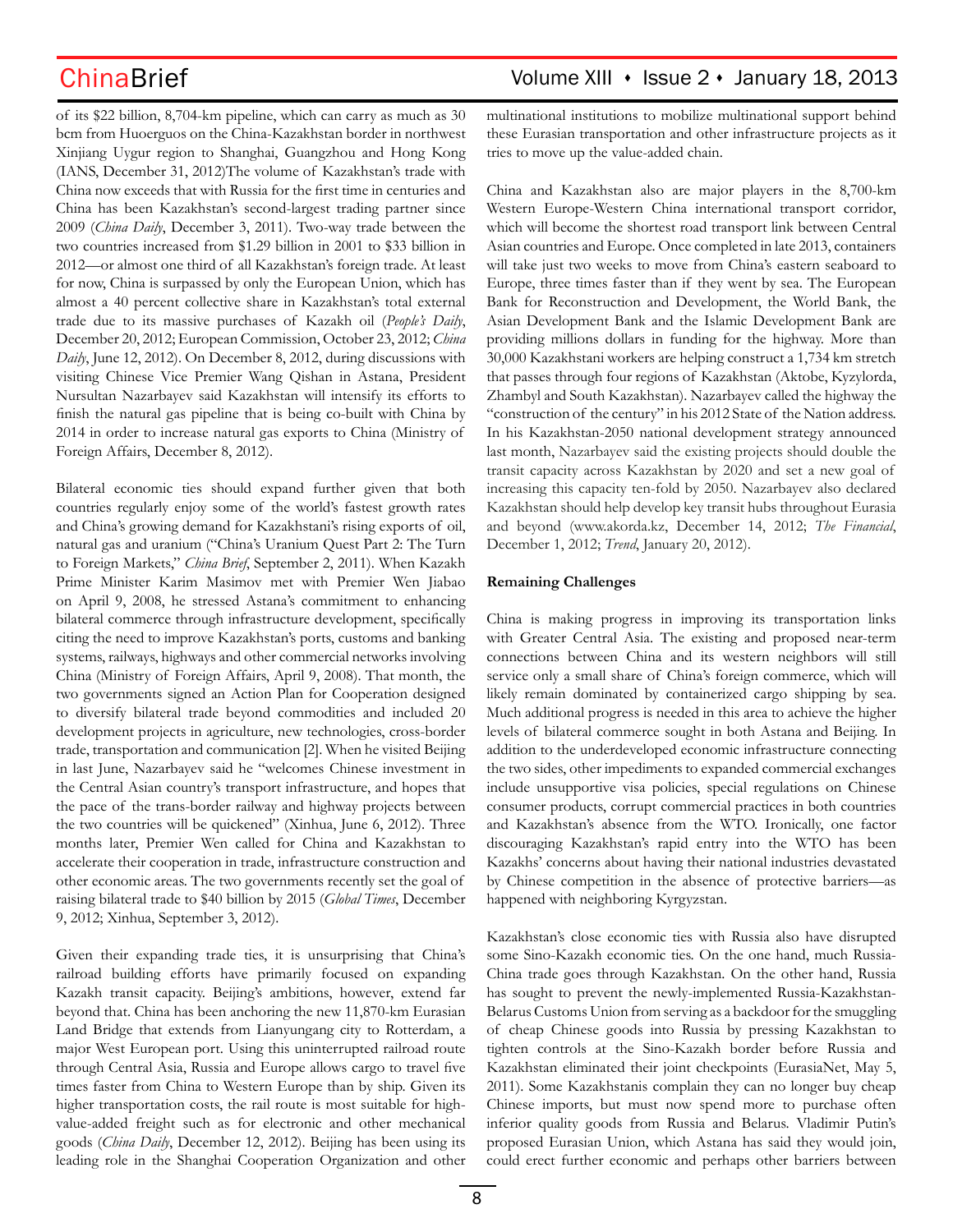China and Kazakhstan.

### **Conclusion**

Both China and Kazakhstan benefit from their cooperation in trade, transport, and energy; however, these developments do not portend a deeper, strategic alliance between the two countries—both of which are strongly committed to their independence. The Kazakh government is especially keen to maintain balanced relations between China, Russia, Europe and the United States to avoid domination by any single actor. Chinese leaders also have been restrained about antagonizing Russia by appearing to threaten Moscow's interests in the region. In many cases, these coincide, or at least do not conflict, with China's core regional interests. Yet, this harmony also results from Kazakhstan and the rest of Central Asia's being of lower strategic priority for Beijing than for Moscow. China's expanding interest in securing Central Asian energy and economic opportunities could lead Beijing to reconsider its policy of regional deference. The Chinese authorities are still developing their strategies, tactics and capabilities to defend their growing foreign economic assets, which in Central Asia include energy pipelines and the foreign operations of several major companies. Central Asian as well as Chinese and Russian policymakers would prefer if Beijing could rely on the local authorities, supported by Moscow, to protect these assets, but the failure of these non-Chinese actors might compel all parties to accept, if reluctantly, a large and enduring Chinese security presence in their region.

*Richard Weitz, Ph.D., is a Senior Fellow and Director of the Center for Political-Military Analysis at the Hudson Institute*.

### Notes:

- 1. The Korgas Pass is located 200 km from Astana, 670 km from Urumqi, and less than 100 km from Yining, the principal city in China's Ili Kazakh autonomous prefecture.
- 2. Rouben Azizian and Elnara Bainazarova, "Eurasian Response to China's Rise: Russia and Kazakhstan in Search of Optimal China Policy," *Asian Politics & Policy,* Vol. 4, No. 3, 2012, pp. 377–399.

\*\*\*

# **China and Central Asia in 2013**

By Raffaello Pantucci and Alexandros Petersen

In the last two years, China has emerged as the most consequential<br>outside actor in Central Asia. As we have described in other n the last two years, China has emerged as the most consequential writings, China's ascension to this role has been largely inadvertent [1]. It has more to do with the region's contemporary circumstances and China's overall economic momentum than a concerted effort emanating from the Zhongnanhai. The implications for United States and NATO policy are nevertheless profound. Not only have the geopolitics of Eurasia shifted in ways little understood in Washington and Brussels, but the socio-political and physical

## ChinaBrief Volume XIII • Issue 2 • January 18, 2013

undergirding of the post-Soviet space from Aktobe to Kandahar is being transformed.

Official Chinese policy in Central Asia is quiet and cautious, focused on developing the region as an economic partner with its western province Xinjiang whilst also looking beyond at what China characterizes as the "Eurasian Land Bridge…connecting east Asia and west Europe" (Xinhua, September 4, 2012). Chinese stateowned enterprises (SOEs) are active throughout the region on major infrastructure projects, but it is not clear how much they are being directed as part of some grand strategy as opposed to focusing on obvious profitable opportunities. The Shanghai Cooperation Organization (SCO), the main multilateral vehicle for Chinese regional efforts and reassuring engagement is a powerfully symbolic, but institutionally empty actor. Many smaller Chinese actors—ranging from shuttle traders to small-time entrepreneurs to schoolteachers and students posted to Confucius Institutes throughout the region are the gradual vanguard of possible long-term Chinese investment and influence.

China's engagement in Afghanistan is growing as U.S. and Western involvement wanes. Whether Chinese companies and diplomats remain in the event of a surge in violence and country-wide destabilization is a question that will be answered post-2014. For the moment, however, Chinese SOEs Metallurgic Corporation of China (MCC) and Jiangxi Copper are invested heavily in one of the world's biggest copper mines at Mes Aynak (just southeast of Kabul) while China's energy giant China National Petroleum Corporation (CNPC) is pumping oil in Afghanistan's northern Amu Darya Basin. Currently, the firm is trucking the oil across the border to refineries in Turkmenistan, although plans are in place to develop a refinery on the Afghan side of the border. Plans also are moving forward for the construction of another string of the Central Asia-China pipeline from Turkmenistan to Xinjiang to pass through northern Afghanistan (Xinhua, June 6, 2012). CNPC and its subsidiaries already have cut deals with local authorities to ensure security in their operating areas. Should Afghanistan once again be split between a Pashtun south and a Tajik and Uzbek north, Chinese companies may have the relationships to continue operations under the protection of a new Northern Alliance. It seems that plans for the natural gas pipeline include distribution to local communities in northern Afghanistan [2].

Next door, at the source of the gas in Turkmenistan, CNPC and the Chinese government have carved out for themselves an envious position as one of the most influential outside players in Ashgabat, at least when talking in energy terms. The Central Asia-China pipeline, one of the most impressive feats in energy infrastructure construction, was completed in 18 months and now is slated to bring 60 billion cubic meters (bcm) of natural gas per year to China in the coming decades (Platts, August 31, 2011). These immense volumes—four times that planned for the Trans-Anatolian pipeline from the Caspian to Southeastern Europe—may require up to three different routes for the project's separate strings. This route planned to traverse northern Afghanistan will offer an alternative to the more costly route through Uzbekistan and Kazakhstan [3].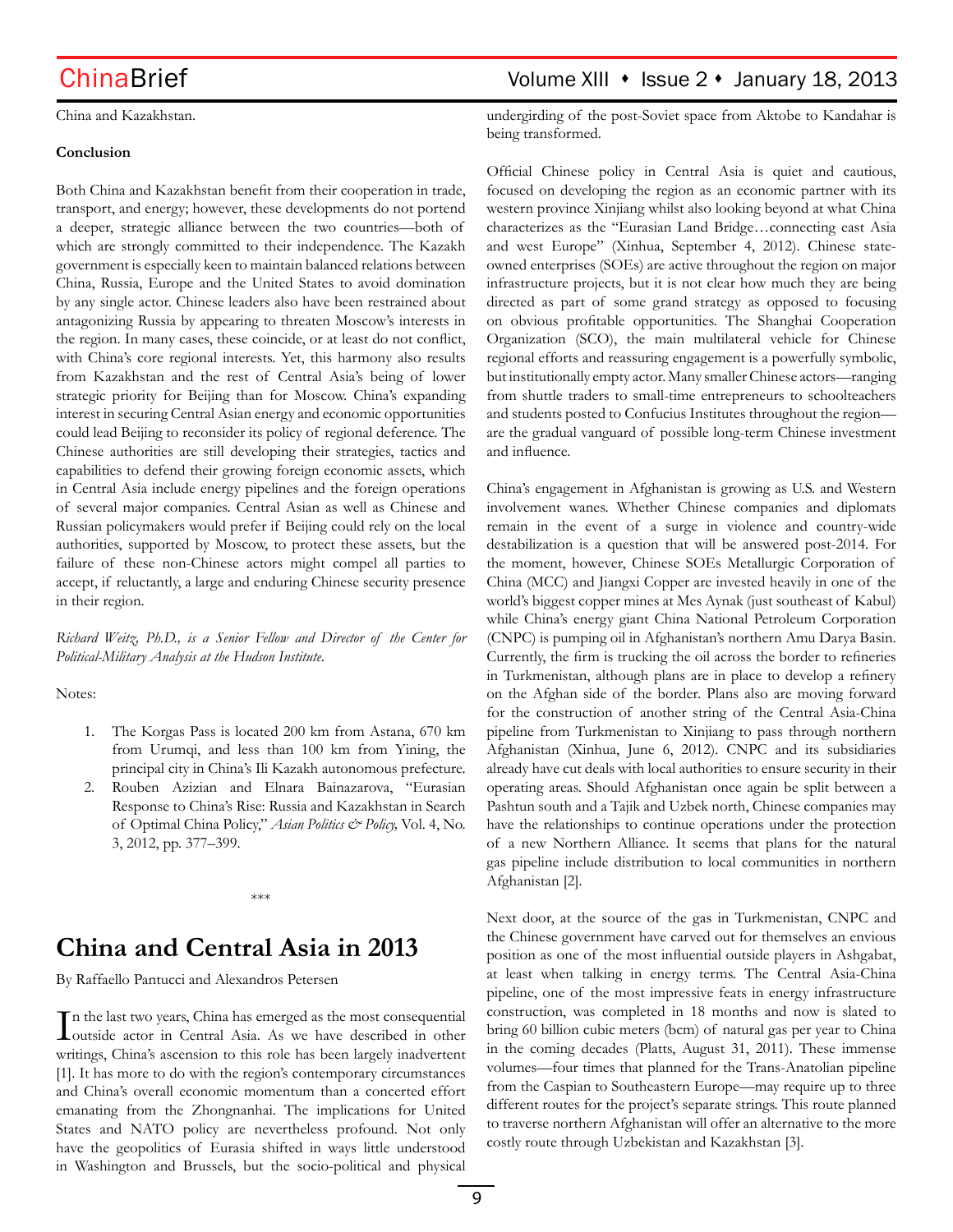Turkmenistan's main energy and foreign policy priority at the moment is the realization of the Turkmenistan–Afghanistan–Pakistan– India (TAPI) pipeline southeast across Afghanistan to markets in Pakistan and India. During the project's recent international road show, CNPC and Sinopec reportedly expressed interest in the project, even if it was unclear in what capacity [4]. For the sake of diversity, Turkmenistan's leadership would almost certainly prefer non-Chinese companies investing in TAPI. During the Petrotech conference in New Delhi in October 2012, the acting Minister of Oil and Gas Industry and Mineral Resources Kakageldy Abdullaev made overtures to Indian firms to come and invest in Turkmenistan (*Business Standard*, November 27, 2012).

Further downstream in Uzbekistan, the government started to pump its own gas down the pipeline traversing its territory in September. The move was part of a 2010 agreement signed between the two countries for Uzbekneftegas to send some 10 bcm per year to China (Platts, September 24, 2012). In historically energy-poor Tajikistan, CNPC partnered with Total to purchase a share each of Tethys find in Bokhtar, at the eastern end of the Amu Darya Basin (Bloomberg, December 21, 2012). In Kyrgyzstan, a Chinese firm also has agreed to build a refinery in the Chui Oblast whilst acting Kyrgyz Economy Minister Temir Sariyev reported "China is interested in the construction of Kazakhstan-Kyrgyzstan-China oil pipeline and a gas pipeline from Turkmenistan via the south of Kyrgyzstan" (Azer News, December 4, 2012; Central Asia Online, April 27, 2012).

Beijing and Chinese companies have long cultivated a close partnership with Kazakhstan as a regional power and source of valuable resources ("Sino-Kazakh Ties on a Roll," *China Brief*, January 18). While Western companies suffer in their attempts to bring offshore projects online in Kazakhstan's Caspian waters, China steadily has become the largest outside energy investor onshore. China's sovereign wealth fund China Investment Corporation (CIC) is set to buy into Kazakhoil Aktobe, Kazakhturkmunai and Mangistau Investments—a deal which according to some estimates will give Chinese companies control over 40 percent of Kazakhstan's oil production (TengriNews, January 8). The Kazakhstan-China oil pipeline—completed in a number of stages throughout the last decade—is slated to operate at its full capacity of 20 million tons per year (tpy) by 2014 (EnergyGlobal, November 9, 2012).

Nevertheless, this rosy picture has another side. According to analysts spoken to in Astana, the fields to which China has access are older ones that have been exploited for years. Furthermore, local Kazakhs with whom the authors spoke do not have particularly positive perspectives on their Chinese employers. At a grander scale, the slow progress with the Kazakh side of the free trade zone at Khorgos on the border between the two countries just northeast of Almaty is further evidence of these tensions. Analysts and officials asked either side of the border have vague responses about delays with the site. Currently, the Chinese side teams with new markets, corporate offices, hotels and customs buildings, but the Kazakhstani side still has some way to go in bringing its infrastructure on par with its neighbor [5]. Khorgos is the crossing point from China into Central Asia for three developments: a Central Asia-China pipeline from Turkmenistan; a new highway that is under construction linking

## ChinaBrief Volume XIII • Issue 2 • January 18, 2013

Almaty, Astana, the Caspian shore and Russia; and a second train connection between China and Kazakhstan that opened last month (Xinhua, December 22, 2012). A key component of China's socalled "New Eurasian Land Bridge," the Khorgos passage is one of the main arteries in the chain connecting China's eastern coast with Western Europe through Russia and the Black Sea-Caspian region.

These difficulties are even more evident in Kyrgyzstan where there have been a spate of clashes between locals and Chinese workers. In October, reports emerged from a gold mine managed by the Zijin Mining group in Taldy-Bulak that locals had threatened to burn down a company office after the company allegedly was killed a local horse (RIA Novosti, October 22, 2012). Then, in January, a fracas broke out between Chinese and local workers after Chinese workers allegedly caught a local stealing. In the ensuing clash some 100 people were involved and 18 Chinese workers were injured, two seriously (Xinhua, January 11). Whilst Kyrgyzstan is a notoriously difficult environment for foreign investors with many other nation's countries also experiencing problems, China seemed to respond with particular attention this time around. In response to the first incident, the head of the Chinese Chamber of Commerce in Kyrgzystan, Li Deming, wrote an op-ed stating "Kyrgyzstan still a mine field for investors" (*Global Times*, October 28, 2012). In December, during an SCO Prime Ministers' Meeting in Bishkek, Premier Wen Jiabao met with his counterpart and reinforced this message encouraging "Chinese enterprises to expand investment in Kyrgyzstan" (Xinhua, December 4, 2012).

A much larger, potentially strategic, threat to Chinese investments in Central Asia, however, lies in Russian President Vladimir Putin's proposed Eurasian Union. Most recently announced in October 2011, when President Putin laid out his plan in an article in the Izvestia newspaper, the notion has its roots in the Customs Union that was first proposed in the 1990s by President Nazarbayev of Kazakhstan. While slow to accept the idea, President Putin now has embraced the idea wholeheartedly to create a regional organization that would coordinate "economic and currency policy" between the countries of the former Soviet Union (Reuters, October 3, 2011). Currently, the Union is made up of Kazakhstan, Belarus and Russia, but, in Central Asia, both Tajikistan and Kyrgyzstan have expressed an interest in joining. What is not entirely clear is whether this is something that is taking place as a result of Russian pressure or whether this is a choice. In his annual statement to the Duma in December 2012, President Putin spoke of tightening requirements for the citizens of the Commonwealth of Independent States (CIS) to enter Russia with passports rather than simply ID cards as is the case at the moment. He left open the caveat, however, that free access would continue to be allowed for citizens of countries members of the Union (RIA Novosti, December 12, 2012). The potential implication to remittance-reliant Kyrgyzstan or Tajikistan is clear, creating an instant obstacle for the masses of young men from those countries who work in Moscow to send money back home to their families.

The issue for China is what impact this will have on China's trade relationship with these countries. In particular, Kyrgyzstan is one of the key routes for Chinese goods into the region and for onward re-